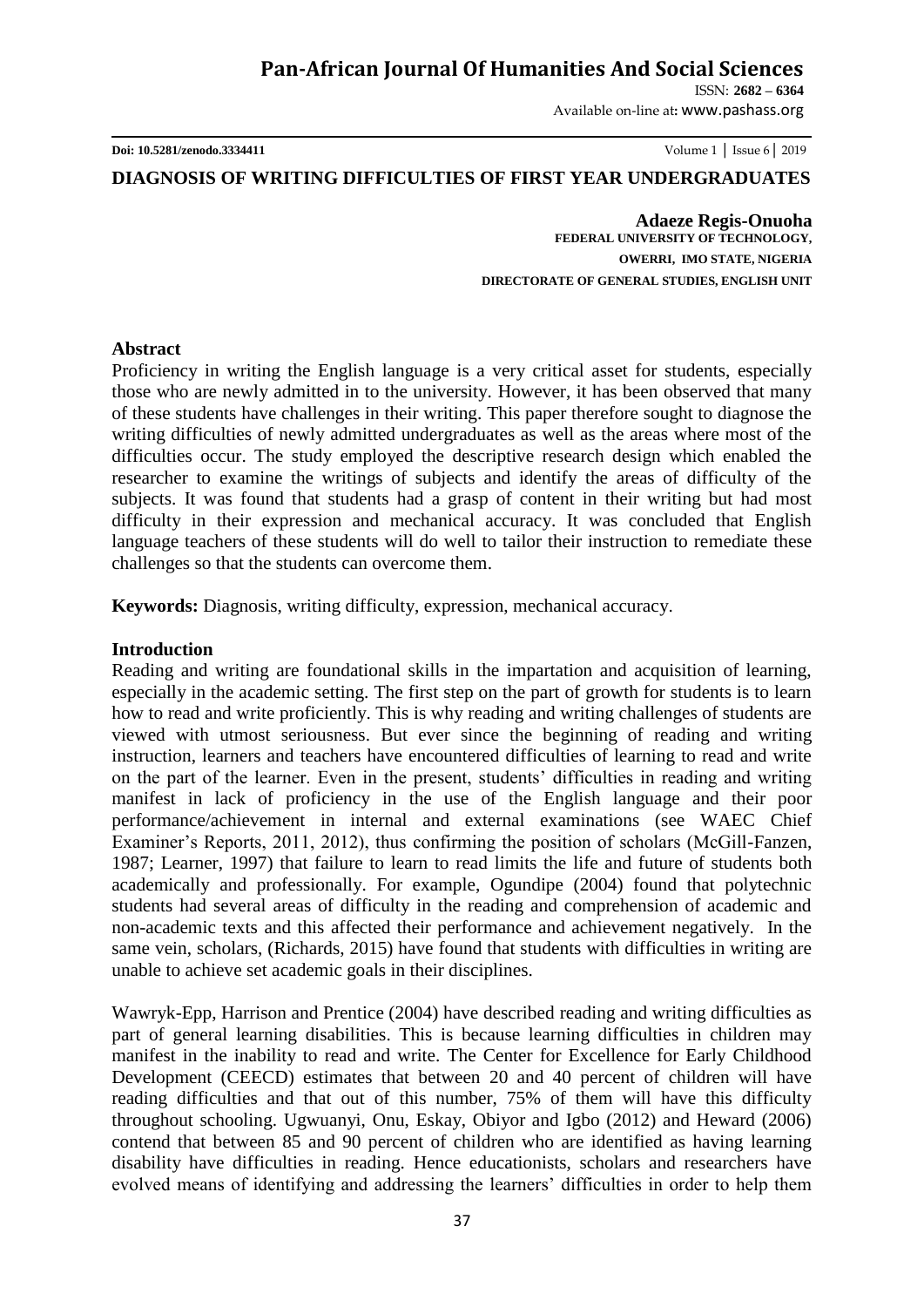Available on-line at**:** www.pashass.org

overcome their challenges and to move them forward. This became the genesis of educational diagnosis and remediation which gave birth to reading/writing diagnosis and remediation.

# **What are reading and writing difficulties?**

Reading difficulty (sometimes called reading disability) is the inability of the learner to effectively read and comprehend texts. This inability is often without prejudice to the learner's age, level of instruction or individual intelligence. That is, a learner may have good quality reading/writing instruction, have good intelligence and be at an appropriate age but still be unable to read at grade level. Researchers (Connors and Schulte, 2002; Jacobs, 2007; Mathes, 2017) have found that reading difficulties are often in the areas of decoding (which affects speed and fluency of reading due to inability of the learner to match the sounds and letters of the language to decode words), phonemic awareness (the knowledge that words are made up of units called phonemes which change the meaning of a word and the inability of the learner to use them to relate written words to their oral equivalents (Connors and Schulte, 2002)), phonological awareness (the ability to link the sounds of a language to the written letters in the language), and that of comprehension (Mathes, 2017). Severe reading difficulties are called dyslexia. Pirttimaa, Takala and Ladonlahti (2015:6) consider dyslexia as "due not to poor teaching or laziness, intellectual challenges or traumatic brain damage," but of "genetic origin and neurological background". It is also said to be a lifelong challenge in which the learner finds it difficult to link written and spoken words. Therefore, whatever is the cause or nature of the reading problem, its result is struggle with learning as well as poor academic achievement. This is because most learning is got from reading and evidence of learning is demonstrated through writing, especially in the academic environment.

Likewise, writing is said to be a challenging endeavour for a great number of students (Richards, 2015). This is because many of them have difficulty expressing themselves in writing, constructing good sentences, or having legible handwriting. Knobelauch (2008) indicates that students who have difficulty with writing may be overwhelmed and frustrated during writing activities and therefore avoid writing tasks. Thus they will be unable to achieve desired academic goals because writing is a tool used to demonstrate learning and also to assess it. The areas of difficulty in writing as enumerated by research include: originating ideas and developing them, organization, grammar, spelling and punctuation, among others (Richards, 2015). Such reading and writing challenges are diagnosed and treated to enable the learner achieve the desired level of academic performance.

#### **Diagnosis**

This is the identification of reading/writing difficulties or reasons for reading/writing challenges in students through investigation in order to find out what are the areas of difficulty, the causes of the difficulties, as well as the means and ways of remedying them. According to one untitled and undated document available to this writer, the discovery and evaluation of the strengths and weaknesses of an individual learner are the first steps towards ensuring that minor difficulties do not develop into major disabilities. Thus diagnosis investigates and identifies the sources of learners' difficulties through classroom observations of students by the teacher, and through checking/weighing the trend of the student's performance both in the classroom and in examinations. This will lead to identifying the exact problems and pinpointing the causes of these problems. Thus the process of eradication of the difficulties through remedial measures will help the student overcome the problems and recover lost ground.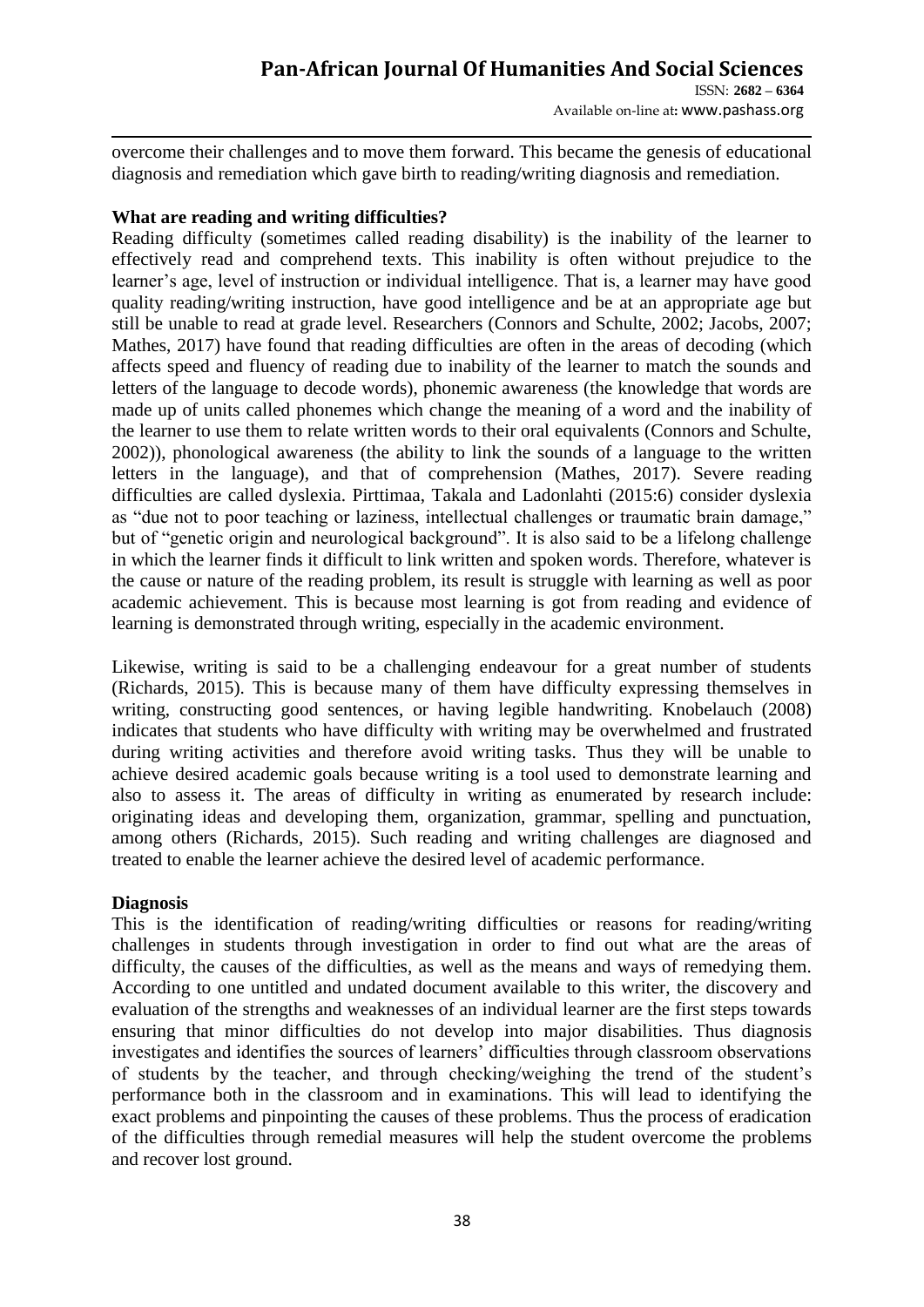### **Pan-African Journal Of Humanities And Social Sciences**  ISSN: **2682 – 6364** Available on-line at**:** www.pashass.org

#### **Remediation**

Remediation can be said to be the flip side of the diagnosis coin because diagnosis leads to remediation. Remediation addresses the identified reading/writing difficulties through instructional measures taken by the teacher, the school and other stakeholders to help the student overcome his/her difficulties. The teacher modifies instruction based on the observed difficulties of the learner while the school and family contribute their own quota by providing an enabling environment or resources needed by the learner. All these are based on some general principles identified by research.

#### **Studies in diagnosis and remediation of reading and writing difficulties**

Oviedo and Gonzalez (2013) conducted in Spain what they described as a personalized case study on a seven-year-old boy who was assessed by his teachers, family and medical personnel as having the severe reading difficulty called dyslexia. In carrying out the study, they initially gathered background information on every area of the boy's life, from birth to the present when he was in the second year of primary school. Their diagnosis revealed that the boy had difficulties in the area of accuracy reading, spelling, reading fluency and writing. The remedial instruction made use of a combination of "auditory, tactile and kinesthetic" methods in the teaching of reading and writing in an environment that was made as natural and meaningful to the subject as possible. The case study was conducted in one hour lessons three times a week for 30 weeks. The results showed that the subject improved significantly in reading, fluency, spelling and writing.

Aaron, Joshi, Gooden and Bentum (2008) conducted a study investigating the relative effectiveness of the Component model of diagnosis and remediation of reading difficulties in the experimental groups, comparing it with the traditional Learning Discrepancy model for the Control groups. Three hundred and thirty students in Grade 2 to 5 from seven different schools in the south west of the United States of America were used as subjects. One hundred and seventy one students were assigned to the experimental group while one hundred and fifty-nine were assigned to the control group. All students were registered for a remedial program called the Reading Excellence for Academic Development (READ). The students in the control group were matched grade by grade with those in the experimental group based on their pre-test scores in the Gates-McGinitie Test of Reading, the Woodcock Language Proficiency Battery, and an informal letter naming tasks which were the instruments used in diagnosing the reading difficulties of the subjects. The remediation program using the component model was for one hour a day, four days a week for one semester for the experimental group. The reading components addressed were word recognition, vocabulary and comprehension. Also based on the pre-test, the students were placed in one of the three groups of word recognition, vocabulary or comprehension. At the end of the semester, a post test was conducted for all the students. The results reported by the researchers are for different groups of students over a period of seven years (1998 – 2005). Students who were in the experimental groups consistently and significantly performed better in the post tests than those in the control groups over the seven years reported. Nevertheless, the difference in the length of teaching of the control and experimental groups before post tests could be a confounding factor in the study, so the researchers recommended a longer teaching time for students being taught with the component model.

In another study, Ugwuanyi, Onu, Eskay, Obiyo and Igbo (2012) investigated the effects of remedial reading instruction on word recognition of subjects in primary three in a private school in Nsukka, Eastern Nigeria. Using the quasi-experimental design with treatment and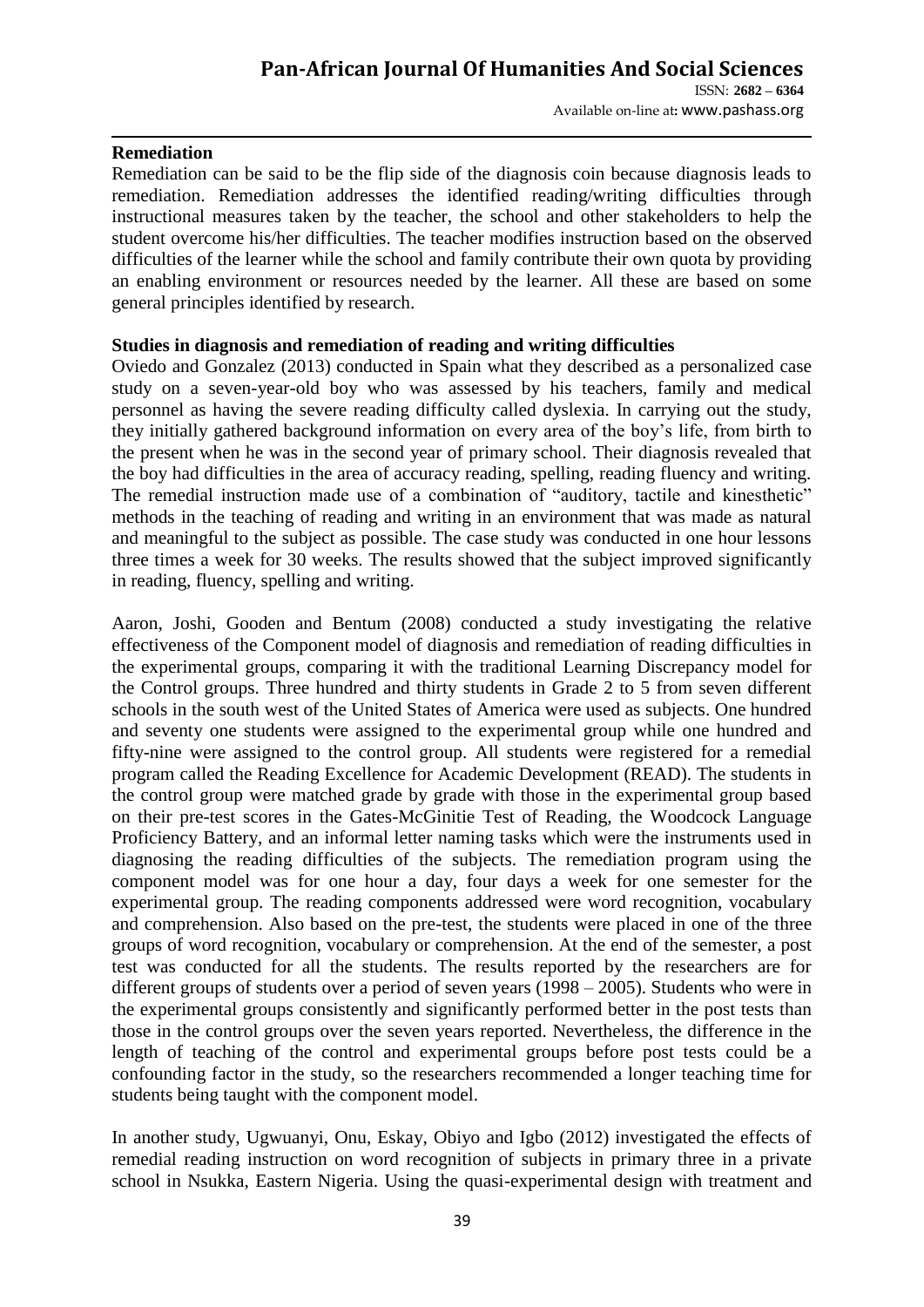# **Pan-African Journal Of Humanities And Social Sciences**

ISSN: **2682 – 6364** Available on-line at**:** www.pashass.org

control groups, 20 students labeled as learning disabled, based on their continuous assessment records and teacher nomination, were the subjects. They were assigned into experimental and control groups by the use of proportionate stratified sampling procedure and simple balloting to allocate in to the experimental and control groups. The Diagnostic Checklist for Oral reading-Word recognition adapted from Rubin (1991) was used as the diagnostic instrument for the pre- and post-tests. The researchers found that remedial reading instruction had no significant effect on word recognition in the subjects. However, the researchers did not indicate the duration of the study as this would have given an indication of the effectiveness of the treatment on the students' performance.

Alfaki (2015) conducted a study with undergraduate students of a university in North Sudan. Using the simple random sampling procedure, 20 students were selected as sample. The subjects were asked to write a composition of  $250 - 300$  words to give a description of their village/hometown. The subjects' essays were reviewed twice by ten lecturers and the students' areas of challenge were identified. Such areas as use of tenses, spelling, use of connectives, paragraph development and unity, capitalization and punctuation were identified as problematic to the students. However, the researcher did not indicate that he proffered any remedial measures to help the students. Rather, he only made general suggestions of what ought to be done by the students and their teachers to help students who have these problems.

In another study, Bamigbola (2015) conducted a study using SS2 students from a secondary school in Ilorin, Kwara State of Nigeria. To diagnose the reading problems of the subjects, the researcher used observation, tests and survey to gather information. Students were found to have challenges in the appropriate use of vocabulary, contextual interpretation of words, spelling and grammar. The researcher used passages and questions from them to address the deficits in the subjects and recommended that a reduction in class size would be helpful to both teachers and students in the language classroom.

Al Badi (2015) investigated the academic writing difficulties faced by post graduate ESL students studying in a university in Australia. The subjects were made up of 19 females and one male from four different nationalities. Two survey questionnaires were used to collect information from the students. The data collected was analysed and results showed that the subjects had common difficulties irrespective of their background and previous experience. The areas of challenge included language use, cohesion, coherence, use of own voice, finding appropriate topics and sources, as well as referencing and citation. The researcher suggested some solutions that could alleviate the academic writing challenges faced by the students.

#### **Statement of the problem**

Fresh university students have been known to encounter difficulties in writing when they are admitted into institutions of higher learning. This can only be confirmed through a process of diagnosis in order to identify the areas of difficulty of particular students. Since proficiency in writing will determine the success or otherwise of their endeavours, it is needful to diagnose their areas of writing difficulty so as to devise ways and means to address them in order to enable the students overcome their challenges.

#### **Objective of the study**

This study aimed to identify the areas of difficulty in the writing of freshly admitted undergraduates in a university of technology.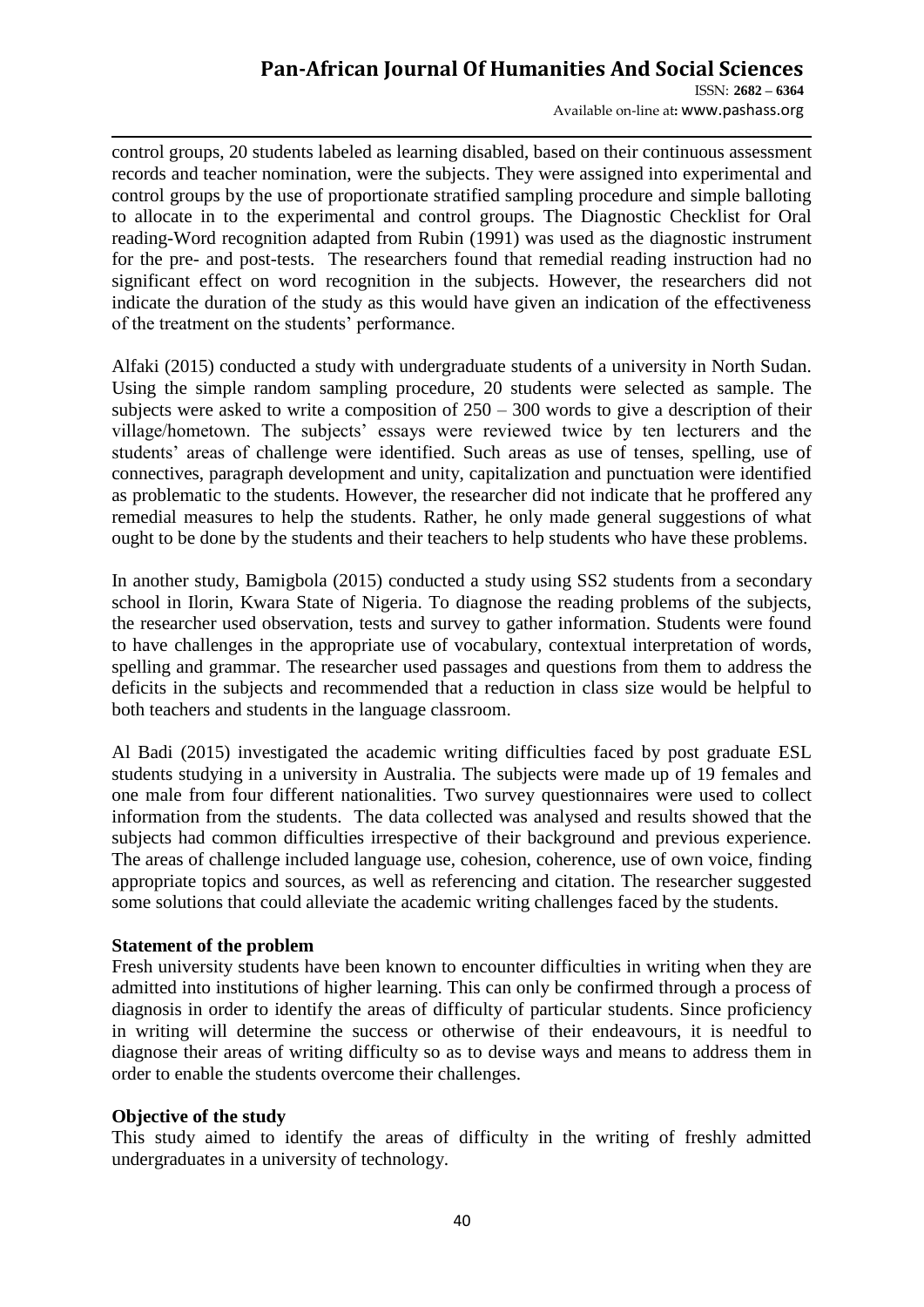#### **Research Questions**

Two research questions were used to address the study:

- 1. What are the difficulties identified in the writing of freshly admitted university undergraduates?
- 2. Which areas posit the greatest challenge for the students?

#### **Methodology**

The study used the Descriptive research design which will enable the researcher to understand what the writing challenges of the identified population are.

Sixty freshly admitted first year students of the Federal University of Technology, Owerri (FUTO) were randomly selected from four departments of the university – Biotechnology, Computer Science, Animal Science and Materials and Metallurgical Engineering. The students were all non-native/second language speakers of the English language aged between 16 and 22.

#### **Research Instrument**

An essay prompt titled "**The worst mistake I have ever made**" was used as the instrument for data collection. The test retest method was used to determine the readability and reliability of the prompt with a coefficient of 0.96 and 0.95 respectively.

#### **Data collection procedure**

The above writing prompt (The worst mistake I have ever made) was given to the students to write on for a length of about two to two and a half pages. At the end of 55 minutes, the students' essays were collected and graded by two experienced lecturers of the Use of English Unit of the university. They identified all the mistakes contained in the students' writing. The mistakes are grouped under the following headings:

**Content:** This relates to the key ideas, facts and details related in the story by each student. It reflects the subjects' understanding of the task required of him/her in the writing prompt as well as the presentation of facts and treatment of the topic.

**Organisation:** This is the logical organization of facts, sentences and paragraphs in the student's writing. It also refers to the student's writing having a beginning, middle and ending with proper use of transitional devices.

**Expression:** This is the use of grammar and cohesive devices to present facts in the writing of the subjects.

**Mechanical Accuracy:** This is the students' use of spelling, capital letters and punctuation appropriately in their writing.

#### **Data Analysis**

The students' written texts were scored under the headings of Content (30%), Organization (30%), Expression (20%) and Mechanical Accuracy (20%) by two lecturers in the Use of English Unit of the General Studies Directorate. An average of the scores by the two raters on every paper was used as the score for each student. The raw scores were then analysed using percentages. The students' mistakes and areas of difficulty were also identified.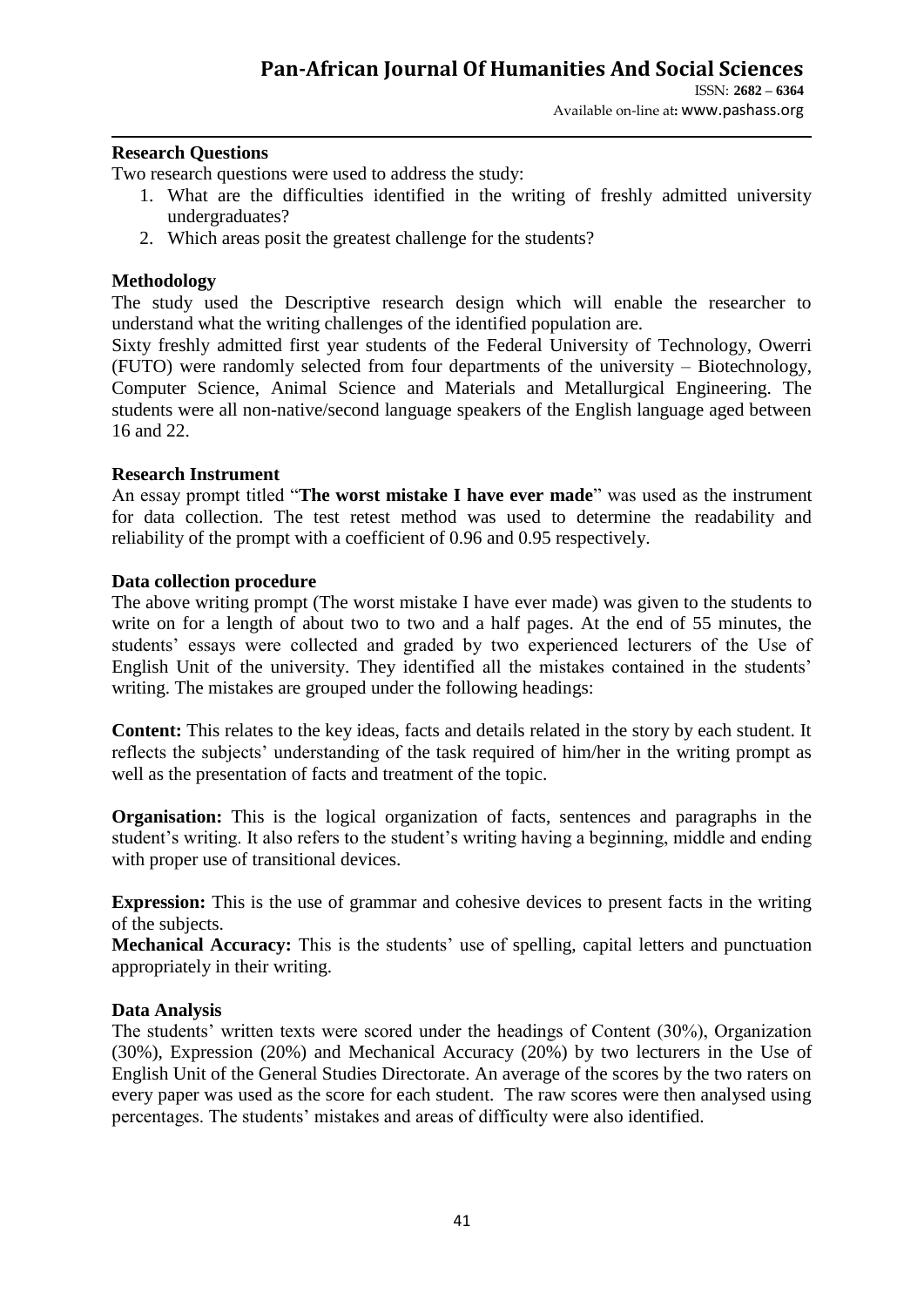#### **Findings and discussion**

**Research Question 1:** What are the difficulties identified in the writings of the students? From their essay writings, the students' areas of difficulty were:

**Content:** Although most students had a grasp of the facts and ideas they wanted to pass across, some of the students had a not-too-legible hand writing which made it difficult for the graders to read and understand their text.

**Organization:** Some of the subjects had difficulty in organizing their paragraphs logically but some did, may be because the task required narration.

**Expression:** The students exhibited difficulty in grammatical sentence construction.

For example, a student (Christian) wrote, "For me been the first child of the family much responsibilities is on me". Another student (Franca) wrote, "… he told me that if I happens to get educated in white man's land that I will be …" while Christabel wrote: "… I saw a group of guys stearing closely at both of us. As we approached the place they where standing, my friend Immediately screemed and huged them all one after another …"

Use of appropriate vocabulary was also a problem they encountered. John wrote: "It was a faithful morning as I rushed to the bathroom to take a sweat shawer …" while Chukwuma wrote: "That was my greatest mistake and sumtimes I wished I could go back to high school, but unforuntely is not possible".

**Mechanical accuracy:** One of the major difficulties the students exhibited in their writing was that of spelling and use of capital letters. For example, one student wrote: "I was born in a village called Nteje in oyi local government area of Anambra state into the family of Mr pius Adokwe". Another student (Judith) wrote: "I was surprised at this invitation as this was too sudden … but I hurriedly accepted."

Punctuation was also an area of challenge. One student (Cynthia) wrote: "Finally I became pregnant for Charles and when I told him he said we had nothing to do than to abort the baby I said no I can't because I was scared of losing my life I refuse and continually he turned his back on me because I refuse to abort the baby and to crown it all, he denied the pregnancy."

| Number<br>of<br>errors | <b>Content</b> | Organisation | <b>Expression</b> | <b>Mechanical</b><br>Acc. |
|------------------------|----------------|--------------|-------------------|---------------------------|
|                        | 30             | 14           | 645               | n – c                     |
| Percentage             | 2.6            | 9.8          | 55.6              |                           |

The total number of errors by the students was counted and is given in the table below.

**Research Question 2:** Which areas posit the greatest challenge for the students?

From the table above, the students' greatest challenge was in expression which constitutes grammar and use of cohesive devices, followed by mechanical accuracy which is the appropriate use of capital letters, spelling and punctuation. The least area of challenge was content, followed by organization. Their performance in organization could be attributed to the fact that narration naturally follows a chronological format in which students tell of their greatest mistakes from the beginning to the end result. The content is also a replay of the facts of what happened to produce their mistakes which must have made deep impressions on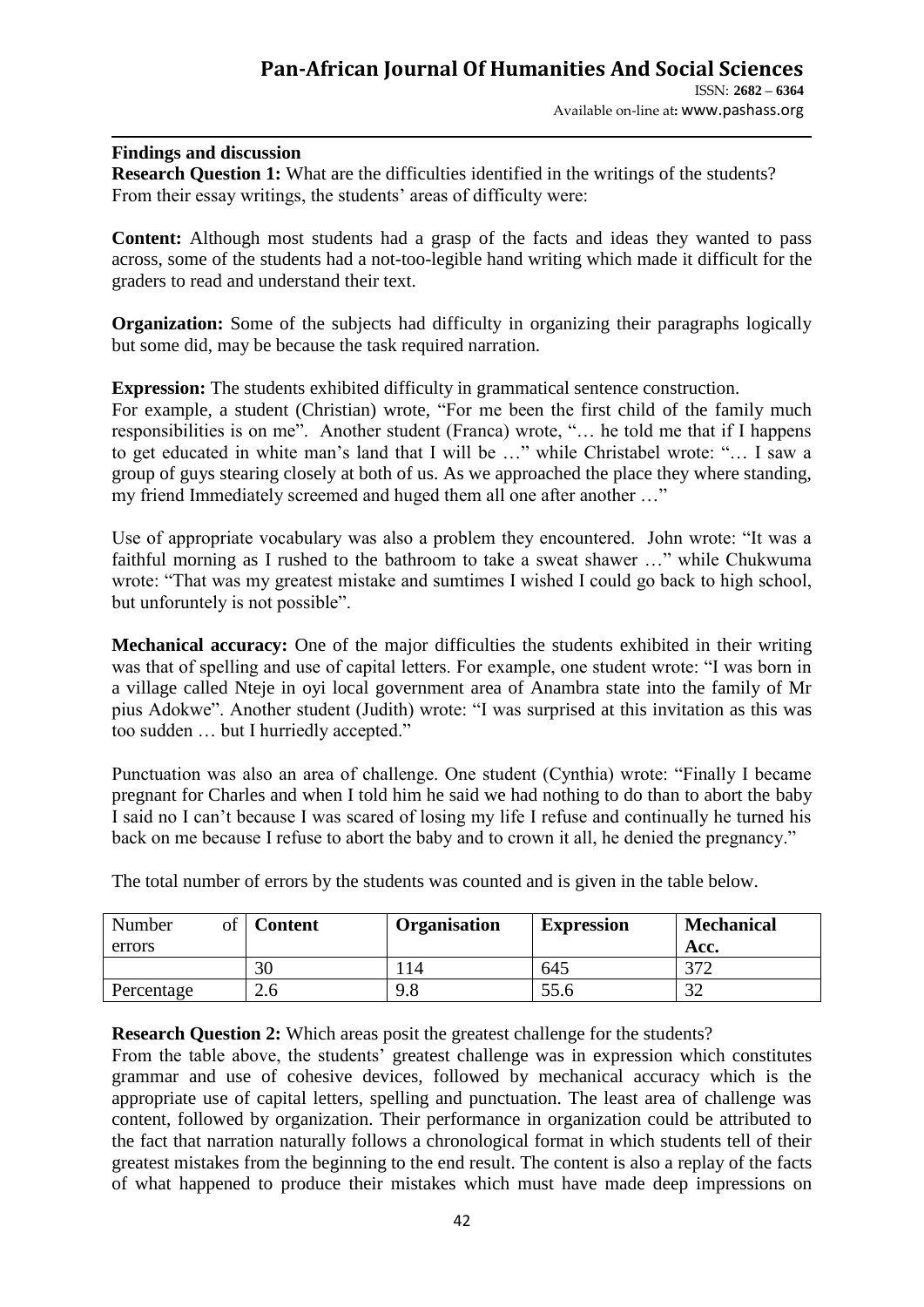them. But their grammar, use of capital letters and punctuation show their actual proficiency in writing the language. From the data in these two areas of expression and mechanical accuracy, it follows that proper remedial measures must be put in place to enable the students overcome these challenges.

#### **Conclusion**

Wherever students are admitted to study, the need for reading and writing proficiently is very germane since this would determine their performance and achievement in their academic endeavours. This is especially relevant to students who use English as a second language as is the case in Nigeria. To address these challenges, diagnosis and remediation of their reading and writing difficulties will help them to achieve better success in their academic efforts. Therefore the

teachers, parents and all stakeholders in the education sector in Nigeria should take a cue from the advanced countries of Europe and America who have done a lot of work to diagnose and address the reading and writing difficulties encountered by their students. Our own peculiar environment and challenges should be factored in to these solutions since no two countries have the same environmental, educational, social and other peculiarities.

#### **References**

- Aaron, P. G., Joshi, R. M., Gooden, R., and Bentum, K. E. 2008. Diagnosis and Treatment of reading diabilities based on the component model of reading. An alternative to the discrepancy model of LD. *Journal of Learning Disabilities*, 41.1 Jan./Feb. pp. 67 – 84.
- Alfaki, I. M. 2015. University students' English writing problems: Diagnosis and Remedy. *International Journal of English Language Teaching, May 2015*, 3. 3. Pp. 40 -52
- Bamigbola, E. O. 2015. Pragmatic diagnosis and resolution of learners' language difficulties. *International Journal of English Language Education*. 3.1. pp. 187 – 200.
- Connors, C. K. and Schulte, A. C. 2002. Learning Disorders. K. L. Davies, D. Charney, J. T. Coyle and C. Numeroff (Eds.). *Nueropsychopharmacology: the fifth generation of progress.* American College of Nueropsychopharmacology. Pp. 597 – 612
- Heward, W. L. 2006. *Exceptional children: An introduction to special education*. Upper Saddle River, NJ: Pearson Education.
- Knobelauch, L. 2008. How to assist a student with dysgraphia in the classroom. Retrieved 18<sup>th</sup> July 2017 from [www.superduperinc.com](http://www.superduperinc.com/)
- Mathes, P. G. 2017.Learning Disabilities Historical context, types of reading disabilities, validity of the discrepancy model, changing criteria for reading disability. Retrieved  $21<sup>st</sup>$  April, 2017 from Education Encyclopedia, Education.Stateuniversity.com $\lt a$ href="http://education.stateuniversity.com/pages/2356/Reading-Disabilities.html
- McGill-Franzen, A. 1987. Failure to learn to read: Formulating a policy problem. *Reading Research Quarterly.* 22.4. 475 – 490.